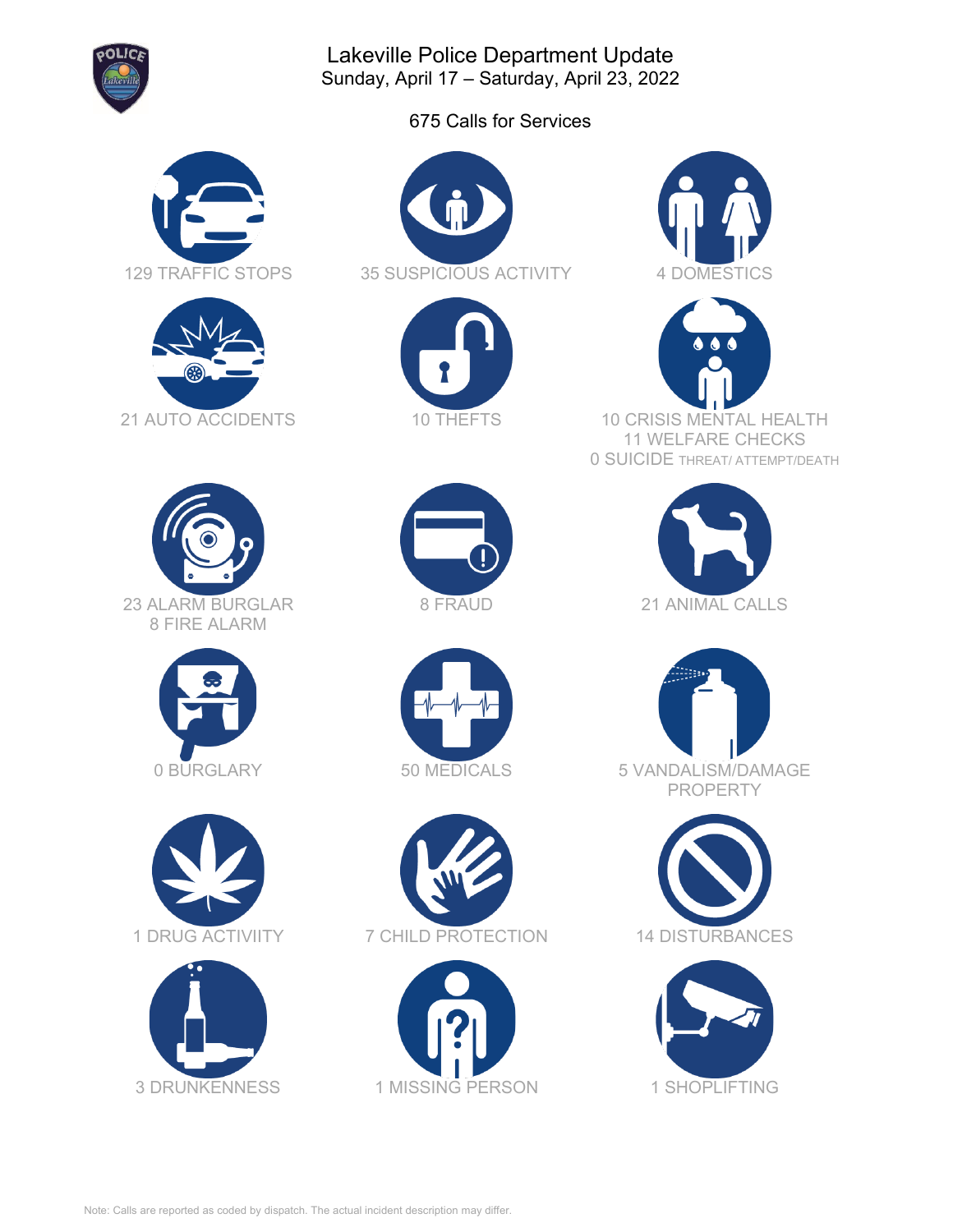

## Weekly Review

**Please note, if you have reviewed our Calls for Services, you'll see the Weekly Review doesn't include a comprehensive list of calls to which LPD responded. Incidents included here are based on severity, impact on public safety or other factors.**

- A male victim reported Harassment after he shared photos of himself with a female he met online. He is now being threatened with release of the photos unless he sends money. Patrol advised him to delete his social media and not to transfer any money.
- Two male drivers were cited for Reckless Driving near Kenwood Trail and Ipava Avenue. Both 30-year-old drivers admitted to racing at excessive speeds.
- Following a large gas line strike, Patrol assisted LFD with evacuating homes in the area of French Avenue and 175<sup>th</sup> Street West.
- Fraud Activity was reported after a victim was scammed out of personal information from a fake Amazon email.
- Fraud Activity was reported after a victim paid over \$500 on Facebook Marketplace for a dog never received.
- Two (2) separate Thefts were reported from 10XXX 175<sup>th</sup> Court West. During each incident an air conditioning unit, valued at \$15K was stolen.
- Fraud Activity was reported after the victim fell to a computer repair scam and made \$400.00 in payment via gift cards. In this case, the victim thought she was doing everything right, as she had researched the provider and thought they were legitimate. Unfortunately, the unknown suspect(s) weren't.
- Officers arrested a 40-year-old male for an OFP Violation.
- Our LE partners in Burnsville and Farmington assisted us in handling a Domestic Strangulation case and a KOPS Alert was issued for the 28-year-old male suspect. He was arrested in Minneapolis a short time later and jailed.
- Thefts of catalytic converters were reported from:
	- 22XXX Cedar Avenue
	- 21XXX Hamburg Avenue
	- 7XXX Lakeville Boulevard
- Theft was reported at  $7XXX$  179<sup>th</sup> Street West after three (3) propane tanks were stolen.